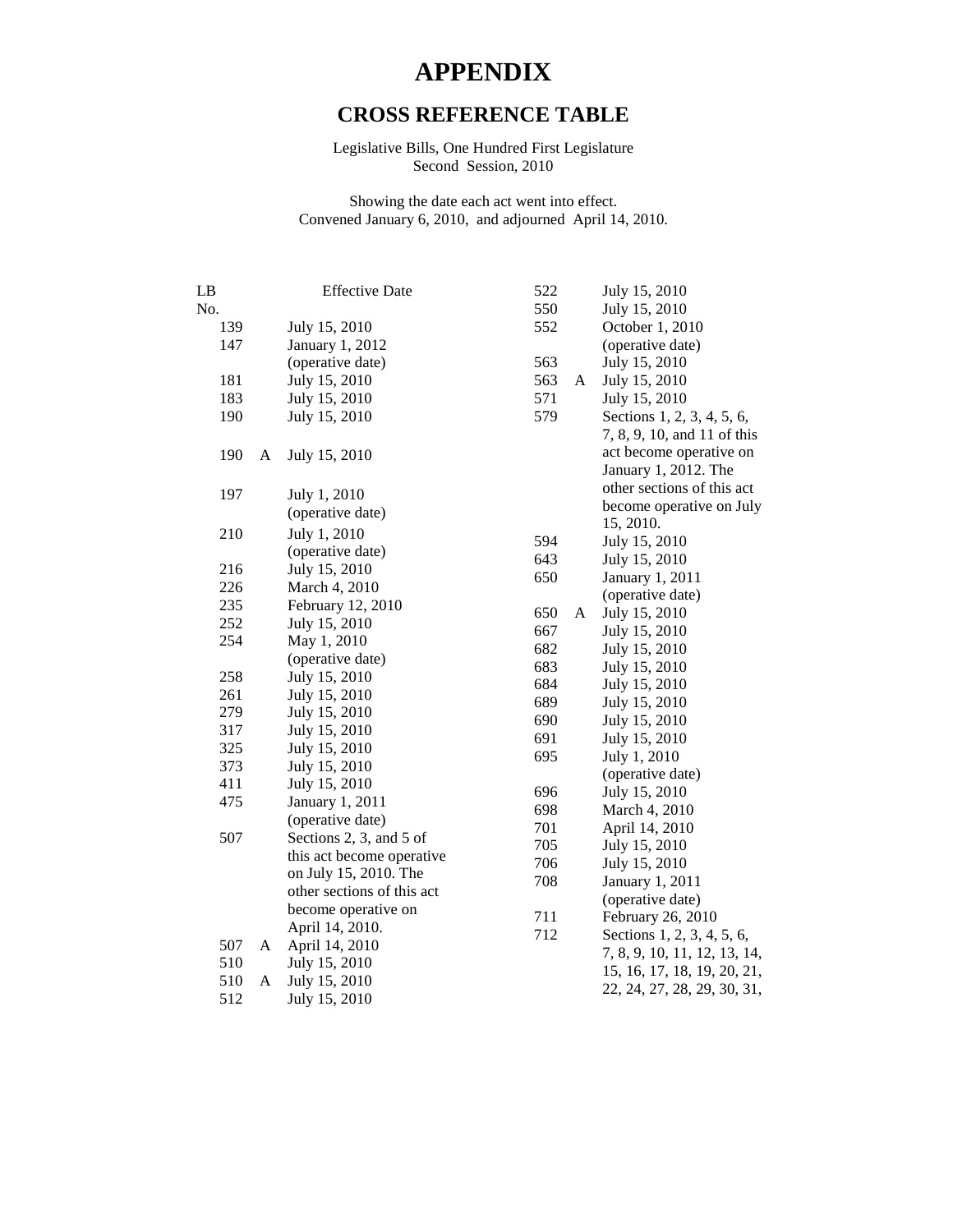|     |   | 32, 33, 34, 35, 36, 37, 38, |
|-----|---|-----------------------------|
|     |   | 39, 40, 41, 42, 43, 44, 45, |
|     |   | and 48 of this act become   |
|     |   | operative on July 15,       |
|     |   | 2010. Section 23 of this    |
|     |   |                             |
|     |   | act becomes operative on    |
|     |   | January 1, 2011. The        |
|     |   | other sections of this act  |
|     |   | become operative on         |
|     |   | April 14, 2010.             |
| 713 |   | July 15, 2010               |
| 721 |   | July 15, 2010               |
| 722 |   | July 15, 2010               |
| 723 |   | July 15, 2010               |
| 725 |   | July 15, 2010               |
| 727 |   | July 15, 2010               |
| 728 |   | July 15, 2010               |
| 731 |   | July 15, 2010               |
| 732 |   | July 15, 2010               |
| 735 |   | July 15, 2010               |
| 736 |   |                             |
|     |   | March 4, 2010               |
| 738 |   | March 4, 2010               |
| 742 |   | July 15, 2010               |
| 743 |   | March 4, 2010               |
| 746 |   | July 15, 2010               |
| 749 |   | July 15, 2010               |
| 751 |   | March 4, 2010               |
| 758 |   | July 15, 2010               |
| 759 |   | July 15, 2010               |
| 760 |   | July 15, 2010               |
| 762 |   | March 4, 2010               |
| 763 |   | July 15, 2010               |
| 764 |   | July 15, 2010               |
| 768 |   | July 15, 2010               |
| 770 |   | March 18, 2010              |
| 771 |   | July 15, 2010               |
| 779 |   | July 1, 2010                |
|     |   | (operative date)            |
| 779 | A | July 15, 2010               |
| 780 |   | July 15, 2010               |
| 787 |   | July 15, 2010               |
| 788 |   | July 15, 2010               |
| 789 |   | July 15, 2010               |
| 791 |   | July 15, 2010               |
| 792 |   |                             |
|     |   | July 15, 2010               |
| 797 |   | July 15, 2010               |
| 798 |   | July 15, 2010               |
| 799 |   | July 15, 2010               |
| 800 |   | July 15, 2010               |
| 800 | А | July 15, 2010               |
| 801 |   | July 15, 2010               |
| 805 |   | July 15, 2010               |
| 806 |   | July 15, 2010               |
|     |   |                             |

| 809 | July 15, 2010                                          |
|-----|--------------------------------------------------------|
| 813 | July 15, 2010                                          |
| 814 | July 15, 2010                                          |
| 816 | March 4, 2010                                          |
| 817 | July 15, 2010                                          |
| 820 | July 15, 2010                                          |
| 821 | July 15, 2010                                          |
| 829 | April 13, 2010                                         |
| 832 | July 15, 2010                                          |
| 836 | July 15, 2010                                          |
| 842 | July 15, 2010                                          |
| 844 | July 15, 2010                                          |
| 848 | July 15, 2010                                          |
| 849 | Sections 24, 26, 36, and                               |
|     | 40 of this act become                                  |
|     | operative on July 1,                                   |
|     |                                                        |
|     | 2010. Sections 6, 7, 8, 9,                             |
|     | 10, 11, 12, 13, 14, 15, 16,                            |
|     | 19, 20, 21, 22, 23, 27, 30,                            |
|     | 31, 32, 33, 34, 35, and 39                             |
|     | of this act become                                     |
|     | operative on July 15,                                  |
|     | 2010. The other sections                               |
|     | of this act become                                     |
|     | operative on April 14,                                 |
|     | 2010.                                                  |
|     |                                                        |
| 852 | January 1, 2011                                        |
|     | (operative date)                                       |
| 861 | July 15, 2010                                          |
| 862 | July 15, 2010                                          |
| 864 | July 15, 2010                                          |
| 865 | July 15, 2010                                          |
| 867 | July 15, 2010                                          |
| 871 | July 15, 2010                                          |
| 872 | July 15, 2010                                          |
| 873 | July 15, 2010                                          |
| 877 | April 14, 2010                                         |
| 879 | Sections 2, 22, 23, 28,                                |
|     | and 30 of this act become                              |
|     | operative on April 6,                                  |
|     | 2010. Sections 1, 21, and                              |
|     | 27 of this act become                                  |
|     | operative on July 1,                                   |
|     | 2010. Sections 8, 10, 15,                              |
|     | 16, and 26 of this act                                 |
|     | become operative on                                    |
|     | October 1, 2010.                                       |
|     | Sections 7, 11, 12, 13,                                |
|     | 14, 24, and 29 of this act                             |
|     | become operative on                                    |
|     | January 1, 2011. The                                   |
|     | other sections of this act<br>become operative on July |